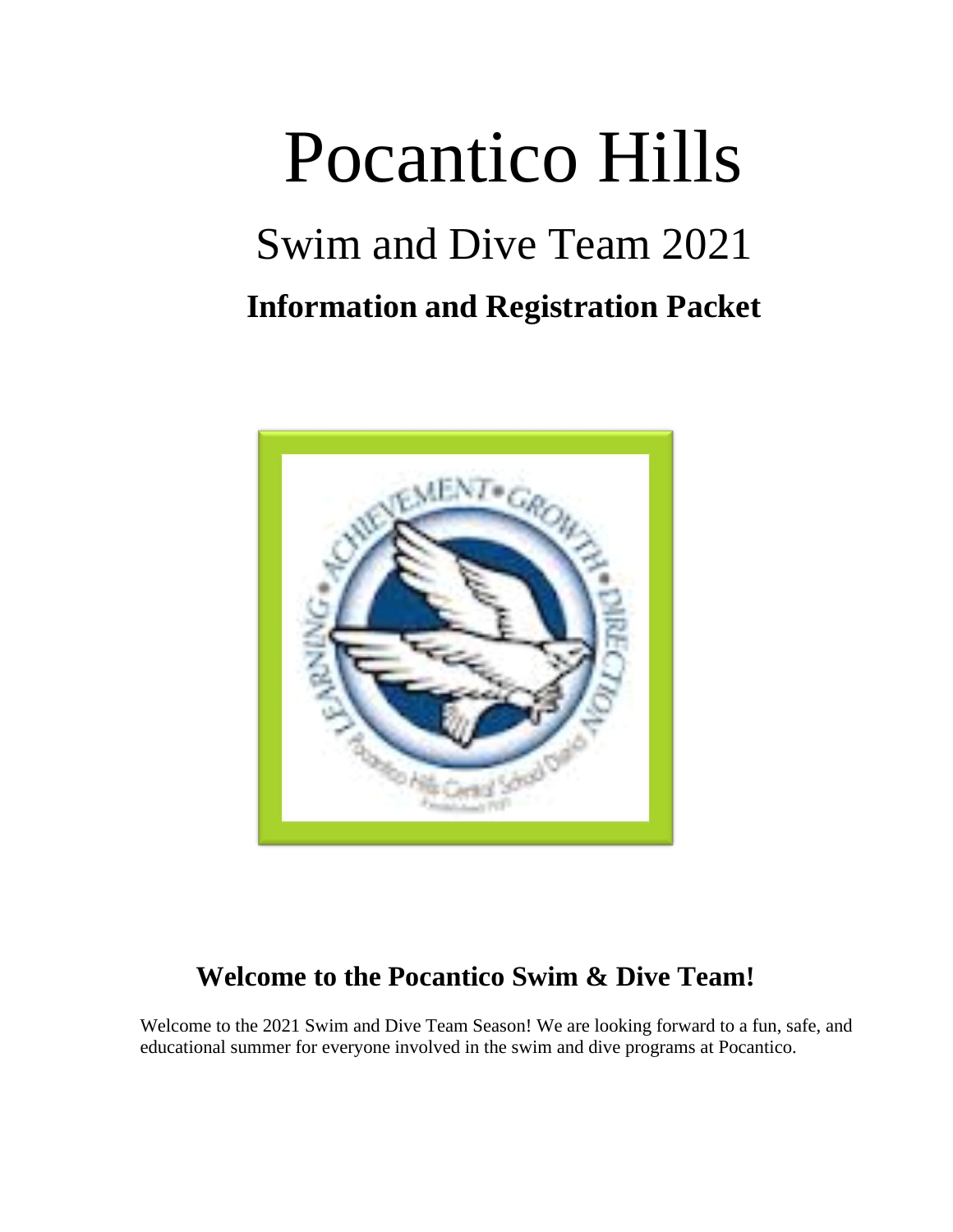#### **Meet Our Staff**

Jeff McClung, Pool Director Alexis Chocianowski, Assistant Pool Director Keri Gregersen, Head Swim Coach, [k17wilson@hotmail.com](mailto:k17wilson@hotmail.com) Kate Flynn, Assistant Swim Coach Sabrina Conrad, Assistant Swim Coach Hanlin Wang, Assistant Swim Coach Jessica Cowles, Head Dive Coach Parent Rep:

Pool Telephone: (914)-631-2440 ex. 119 Email:

\*\*\*Note, due to COVID regulations this summer of swim team will look different. Please read the information carefully whether your child is new to the team or if this is their first year. We are so excited to be able to be back in the water with them and we appreciate everyone's understand in regards to any changes or differences you may see. We are going to have a fun, safe, and educational summer. Go POCO.

See you at the pool, The Coaches

#### **Eligibility**

- Any district resident between the ages of 5-18 is eligible for the program.
- \*\*Swimmers who are 10 and under, will need to pass the required deep-water swim test to earn a BLUE bracelet. All other swimmers will need to pass the GREEN bracelet test in order to be on the swim team. All those wishing to participate on the dive team must past the GREEN bracelet test. These swim tests will be administered by the Pocantico Aquatics staff.
- Your child does not have to attend summer camp to participate, but you must be a resident of the school district.
- All eligible swimmers and divers must be on the roster by **Sunday, June 13<sup>th</sup>**.
- Please return the **registration form** (found at the end of the packet) to the POOL office or complete the google registration form.
- To assist in support for an end of year team celebration and swimmer gifts we are asking for a donation to be made to Rivertown Aquatics/POCO Swim Team. We suggest a **\$40.00 per swimmer to help provide for the end of the season celebration.**

## **Expectations**

- Our hope is to be able to offer practices 5 days a week to every swimmer on the team. Once we have the final roster and know how many swimmers are interested we will communicate the schedule based on COVID regulations.
- Swimmers and Divers are encouraged to attend practices to provide the most growth and best result for our team.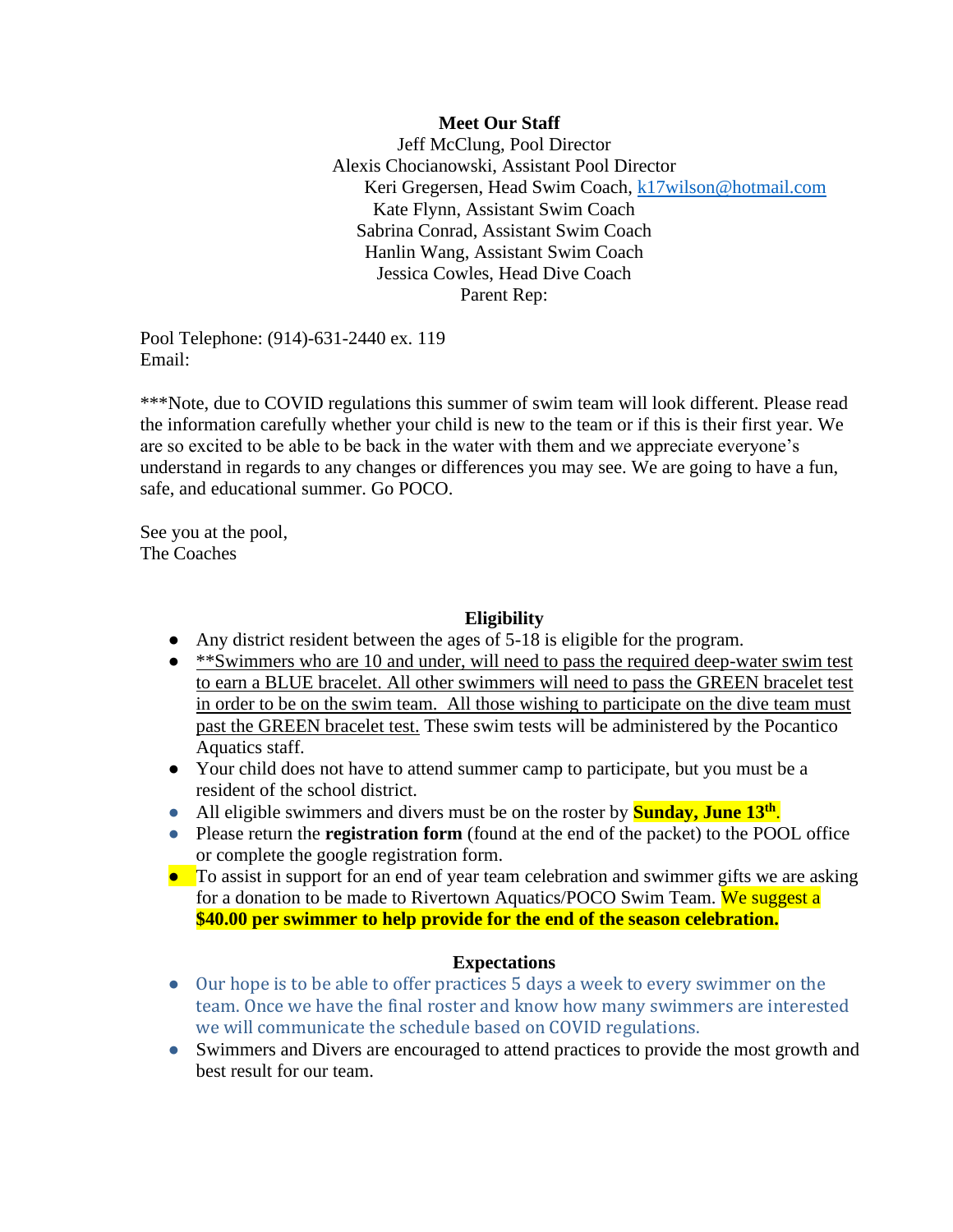- If your child cannot attend a practice, please contact the coaches by emailing [swimteam@pocanticohills.org](mailto:swimteam@pocanticohills.org). If your child will not be able to attend a meet, please let your coach know.
- NOTE: This year, due to COVID regulations, the swimmers will not be coming straight from camp and therefore you do not need to let the camp know if your swimmer will not be attending practice.
- **All children under 13 years old must be accompanied by an adult or designated caretaker in and around the pool and recreational areas, except during swim practice.**

o This means that your swimmer will not be able to come to the pool by themselves between camp and practice. In addition, once your child has finished practicing, a parent/guardian/babysitter must be ready to meet the child. This policy was enacted to ensure the safety of your children in and around the pool.

- Goggles and swim caps must be worn at every practice.
- Coaches will plan the entry roster for each meet.

## **Practice Guidelines**

Practices play a significant role in improving the team's conditioning and technique over the course of the season. The coaches should be alerted if a swimmer has to miss practice for an extended period, due to illness, injury, or other personal situation. We will be communicating the practice roster once we know how many swimmers are interested and have received the most up to date information from the county and state.

- **Diving pre-season practice will begin on June 21th at 4pm.**
- **Swimming pre-season practices will begin this year at the Pocantico Pool on Monday, June 21st at 4pm.**

**All swimmers should come prepared to practice with: goggles, a towel, swim cap, sneakers, and drinking water**. Swimmers who require inhalers should have them available at practices and make the coaches aware of their condition. Practices will be held during light rain or drizzle.

*Swim Practice Schedule for the summer*:

Monday – Friday: **4:00pm – 5:00 pm** 10 & under **5:00 pm - 6:00 pm** 11 & older

We want to make practices FUN while improving their technique in the water!

*Dive Practice Schedule*: Diving practice will be held every day during the same block period of swim team  $(4:00 - 6:00)$  pm).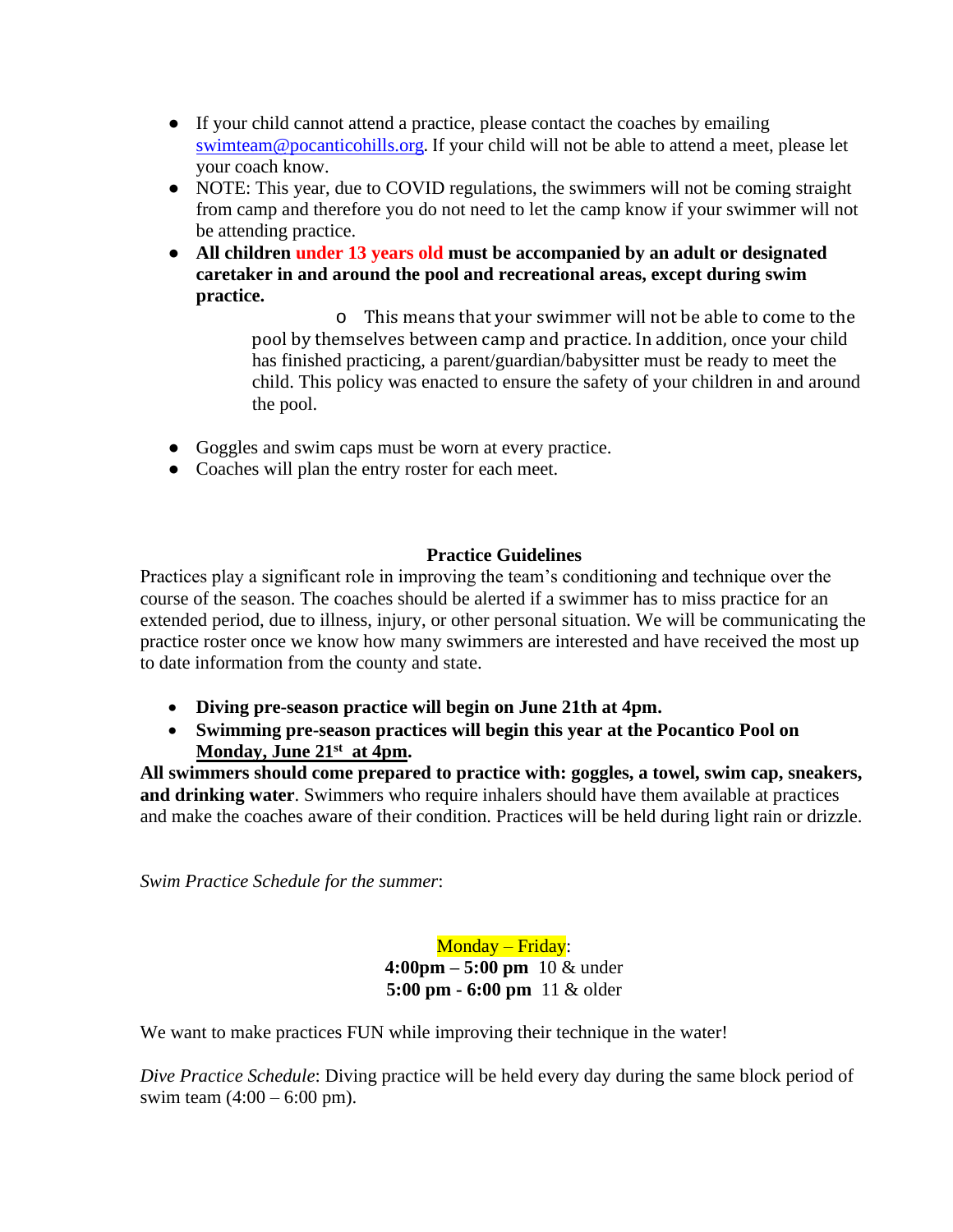## **Meet Guidelines**

The season we will only be competing in A meets with other teams who have expressed an interest in participating in in person meets. There will not be a championship meet this season. Once we know more we will communicate the schedule to the families. Our goal is to ensure all swimmers are given the opportunity to participate in meets this summer, so please keep that in mind when viewing the meet lineups.

● **For away "A" meets and WEEKDAY MEET ONLY**, a bus will be provided by the school. **The BUS will only be provided for transportation to the events.** Swimmers not riding the bus, or getting picked up on the way home, must provide a note to the coaches ahead of time.

Come prepared to all meets with your team suit, cap, towel, goggles, and water. Swimmers who require inhalers should have them available at meets and make the coaches aware of their medical condition.

Meets may be canceled by heavy rain or thunderstorms. Meets may be held through a light rain or drizzle. We follow the same weather guidelines for outdoor practices.

## **Team Swim Suit**

The team fitting will be on **Sunday , TO BE DETERMINDE.** Please try to attend the fitting, as it is important to make sure your child's suit fits properly. We will be using the **Speedo Shattered Palm Blue Female Superpro back** for females and the jammer for boys this year. Please note that the suits from last year are not available. We welcome all to attend the swim suit sale and purchase the new one in addition to goggles, caps, and other accessories.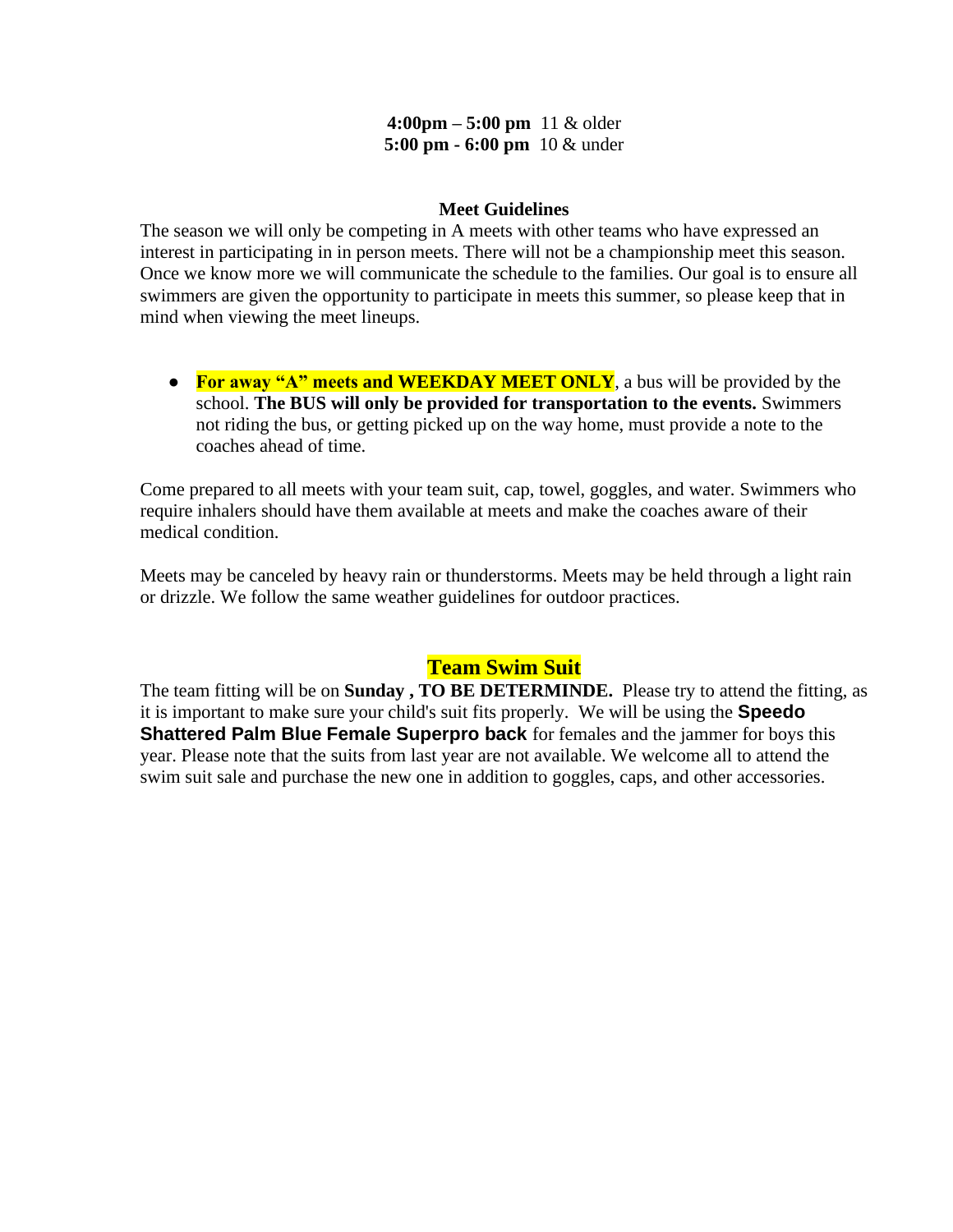## **2021 Swim and Dive Team Schedule**

## **PRACTICE SCHEDULE \*\*WEEKDAYS STARTING JUNE 21st\*\***

|                 | <b>LOCATION</b>             | TIME                                                           |
|-----------------|-----------------------------|----------------------------------------------------------------|
| <b>SWIMMING</b> | <b>Pocantico Hills Pool</b> | 4-5pm $\rightarrow$ 10 & Under<br>4-5pm $\rightarrow$ 11-18    |
| <b>DIVING</b>   | <b>Pocantico Hills Pool</b> | $4-5$ pm $\rightarrow$ 11-18<br>4-5pm $\rightarrow$ 10 & under |

Please remember to provide a note for your child in order for him/her to stay after school to attend practice. We will meet the swimmers in the cafeteria and walk them down at the end of the school year. When camp begins, we will meet them under the cafeteria.

## **"A" MEET SCHEDULE**

| DATE | <b>LOCATION</b>                    | <b>WARMUP</b> | <b>START</b> |
|------|------------------------------------|---------------|--------------|
|      | <b>TO BE</b><br><b>DETERMINDED</b> |               |              |
|      |                                    |               |              |

**Schedule Updates and Changes** will be emailed and added to the online schedule. To find the online schedule: pocanticohills.org  $\odot$  Community  $\odot$  District Pool  $\odot$  Pool Calendar.

## **Communication**

Please check the Swim Team bulletin board, your email, and pocanticohills.org regularly for updates, changes in scheduling, parent updates, and extra flyers. The bulletin board is posted outside of the boys' locker room across from the snack bar. Also e-mails will be sent out regularly to the email included on the registration sheet.

#### **Parent Volunteers**

The Pocantico Hills Swim and Dive Team will need multiple parent volunteers for each of the groups for the different home meets.

| - Snack Bar | - Scoring     | - Timers/Runners |  |
|-------------|---------------|------------------|--|
| - Ribbons   | - Team Dinner |                  |  |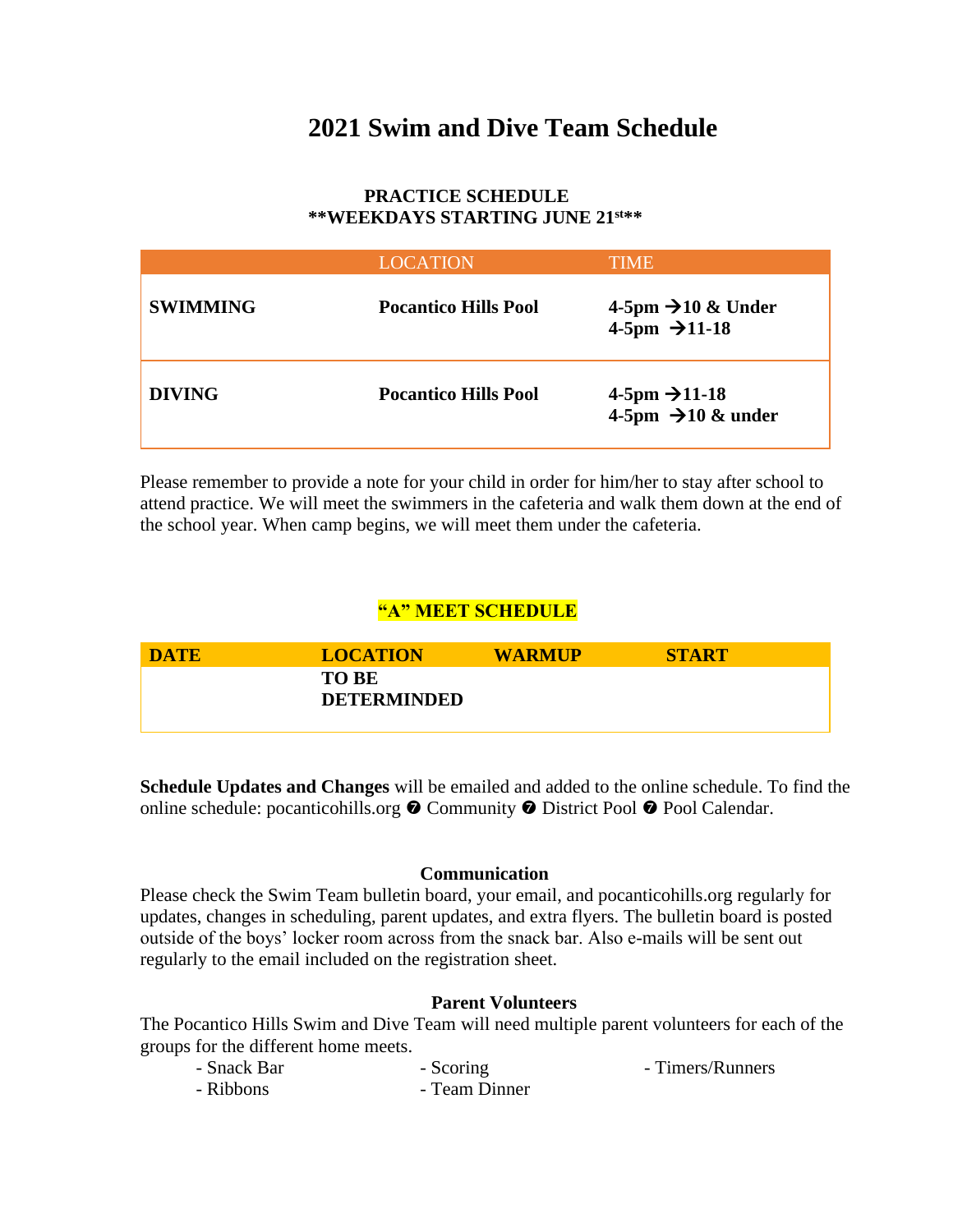## **Swim/ Dive Team Registration 2021**

Please return this form to the POOL office by: Sunday, June 13th

Alternately you may complete this Google Form: <https://forms.gle/72Skg6LaMaaSmB5g7>

|                                            | $\begin{bmatrix} 1 \\ \text{SEP} \end{bmatrix}$ |
|--------------------------------------------|-------------------------------------------------|
|                                            | $\frac{1}{2}$                                   |
|                                            |                                                 |
|                                            |                                                 |
| <b>Emergency Contact and Phone Number:</b> |                                                 |
| Student's Physician and Phone Number:      |                                                 |

Allergies and Other Medical Conditions:

\_\_\_\_\_\_\_\_\_\_\_\_\_\_\_\_\_\_\_\_\_\_\_\_\_\_\_\_\_\_\_\_\_\_\_\_\_\_

*I hereby authorize my child to participate on the swim/dive team. In case of an accident or serious illness, I request the school to contact me. If the school is unable to reach me, I hereby authorize the school to call the physician indicated and to follow his/her instructions. If it is impossible to contact this physician, the school may take whatever arrangements seem necessary.*

Parent Signature: \_\_\_\_\_\_\_\_\_\_\_\_\_\_\_\_\_\_\_\_\_\_\_\_\_\_\_\_\_\_\_\_\_\_\_\_

Date: \_\_\_\_\_\_\_\_\_\_\_\_\_\_\_